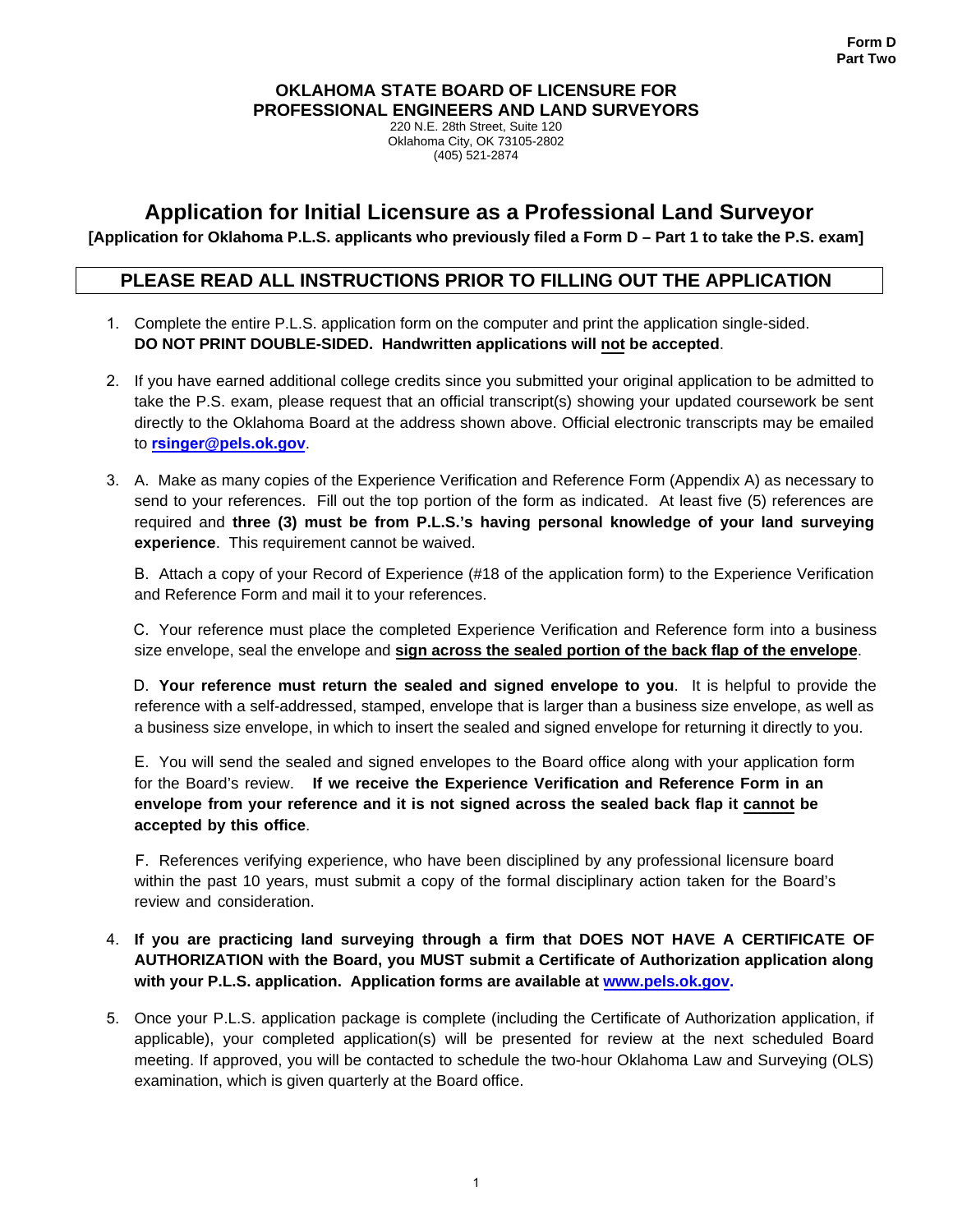

220 N.E. 28th Street, Suite 120 Oklahoma City, OK 73105-2802 (405) 521-2874

# **Non-NCEES Record Holder – Initial Licensure as a P.L.S.**

*[Application for Oklahoma P.L.S. applicants who previously filed a Form D - Part 1 to take the P.S. exam]* 

#### **MUST BE TYPEWRITTEN OR COMPUTER GENERATED - HANDWRITTEN APPLICATIONS WILL BE RETURNED**

|                                        | 1. Full Legal Name (do not abbreviate) Prefix |                                                                                              |              |                            |
|----------------------------------------|-----------------------------------------------|----------------------------------------------------------------------------------------------|--------------|----------------------------|
|                                        |                                               |                                                                                              |              |                            |
|                                        |                                               | (as you wish it to appear on your certificate- you must sign and seal using this exact name) |              |                            |
|                                        |                                               |                                                                                              |              |                            |
|                                        |                                               |                                                                                              |              |                            |
|                                        |                                               |                                                                                              |              |                            |
|                                        | (number and street)                           |                                                                                              |              | (city, state and zip code) |
| (telephone)                            | (fax)                                         | (e-mail)                                                                                     |              |                            |
|                                        |                                               |                                                                                              |              |                            |
|                                        | (number and street)                           |                                                                                              |              | (city, state and zip code) |
| (official name of place of employment) |                                               |                                                                                              | (your title) | (CA # - if applicable)     |
| (telephone)                            | (fax)                                         | (e-mail)                                                                                     |              |                            |

*If you are practicing land surveying through a firm that DOES NOT HAVE A CERTIFICATE OF AUTHORIZATION*  with this Board, you MUST submit a Certificate of Authorization application along with your P.L.S. application. *Application forms are available at www.pels.ok.gov.* 

| 8. Preferred e-mail address (Residence or Business): ___________________________                                                      |  |  |  |  |  |  |
|---------------------------------------------------------------------------------------------------------------------------------------|--|--|--|--|--|--|
| 9. Preferred mailing address (Residence or Business): ____________                                                                    |  |  |  |  |  |  |
| 10. I passed land surveying examinations conducted by the following State Boards or through NCEES by computer<br>based testing (CBT). |  |  |  |  |  |  |
| Fundamentals: State or CBT The Contract of State of Care of Exam No. Hours                                                            |  |  |  |  |  |  |
| NCEES Principles & Practice: State                                                                                                    |  |  |  |  |  |  |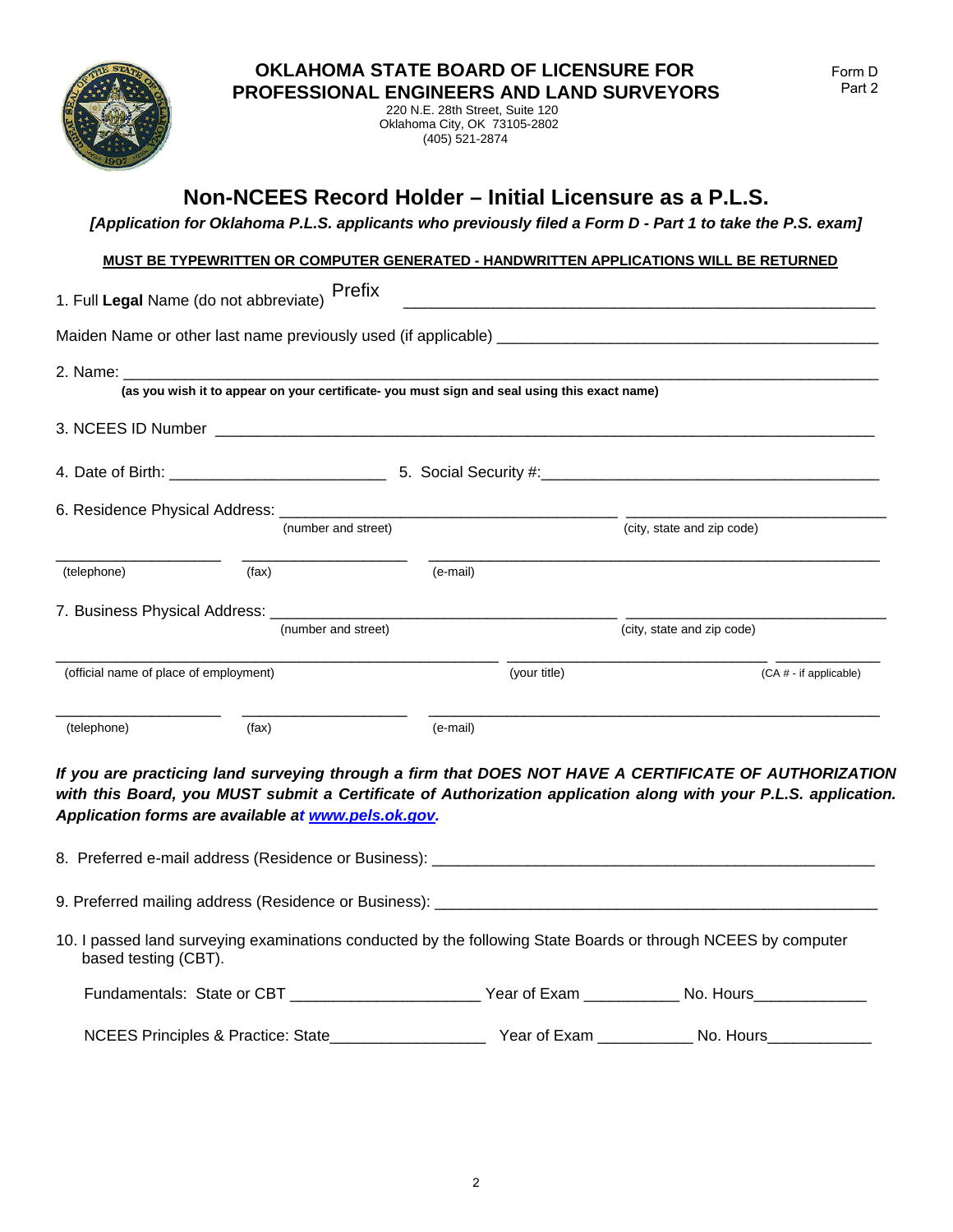|                                       |     | 11. Have you been convicted, found guilty or plead guilty or nolo contendere to any crime, which was a felony or                                                             |
|---------------------------------------|-----|------------------------------------------------------------------------------------------------------------------------------------------------------------------------------|
| Misdemeanor, and not traffic related? |     |                                                                                                                                                                              |
| <b>No</b>                             |     | Yes (If Yes, attach explanation*) * DUI's and DWI's must be reported.<br>Include all information, even if a significant period of time has passed.                           |
|                                       |     | 12. Have you ever been disciplined by any professional or vocational licensing authority (including Oklahoma)?                                                               |
| No                                    |     | Yes (If Yes, attach explanation <sup>*</sup> ) * <b>Include formal and informal actions, administrative</b><br>actions, stipulations and agreements.                         |
|                                       |     | 13. Have you ever had an application for professional or vocational licensing denied for a reason other than you did not<br>meet the educational or experience requirements? |
| No.                                   | Yes | (If Yes, attach explanation.)                                                                                                                                                |
|                                       |     | 14. To your knowledge, are you currently under investigation by any professional or licensing authority?                                                                     |
| No                                    | Yes | (If Yes, attach explanation.)                                                                                                                                                |
|                                       |     | 15. Have you been subject to any court rulings, court mandated registration, or any other public records that would show<br>impropriety or reflect poorly on the profession? |
| No                                    | Yes | (If Yes, attach explanation.)                                                                                                                                                |

**PLEASE NOTE: Failure to provide complete and accurate information to the Board concerning any applicable criminal convictions or disciplinary action WILL result in rejection of your application. A new application form and fee will be required for further consideration.** 

16. List in the following spaces any institution(s) of higher education that you attended since your previous application to be admitted to the P.S. examination was submitted. Substantiate each listing by requesting each institution send an OFFICIAL, signed and sealed transcript directly to this office. Electronic OFFICIAL transcripts may be sent to rsinger@pels.ok.gov. TRANSCRIPTS WILL NOT BE ACCEPTED FROM THE APPLICANT.

If you have uploaded your transcripts to your MyNCEES account, additional transcripts are not required unless you have earned additional college credits.

| <b>SCHOOL(S)</b> | <b>LOCATION(S)</b> | <b>DEGREE(S)</b> | DATE(S) |
|------------------|--------------------|------------------|---------|
|                  |                    |                  |         |
|                  |                    |                  |         |
|                  |                    |                  |         |
|                  |                    |                  |         |
|                  |                    |                  |         |

17. List in the following space five (5) persons for reference, at least three (3) of whom are Licensed Professional Land Surveyors, none of whom are members of this Board. **All periods of your experience since the beginning of your employment history must be verified by a reference, leaving no gaps in dates.** 

 \*\*PLEASE NOTE: **It is your responsibility to mail a copy of the reference form (See Appendix A) along with a copy of your work history (#18 of this application form) to the listed references, along with a self-addressed stamped envelope. It is helpful to provide the reference with a self-addressed, stamped, envelope that is larger than a business size envelope in which to insert the sealed and signed envelope for returning it directly to you.**  *The applicant consents to the confidentiality of the completed reference forms and waives any right to see or to question the form as submitted.* 

| <b>Name of Reference</b> | Occupation | <b>Business or Personal Relationship</b> |
|--------------------------|------------|------------------------------------------|
|                          |            |                                          |
|                          |            |                                          |
|                          |            |                                          |
|                          |            |                                          |
|                          |            |                                          |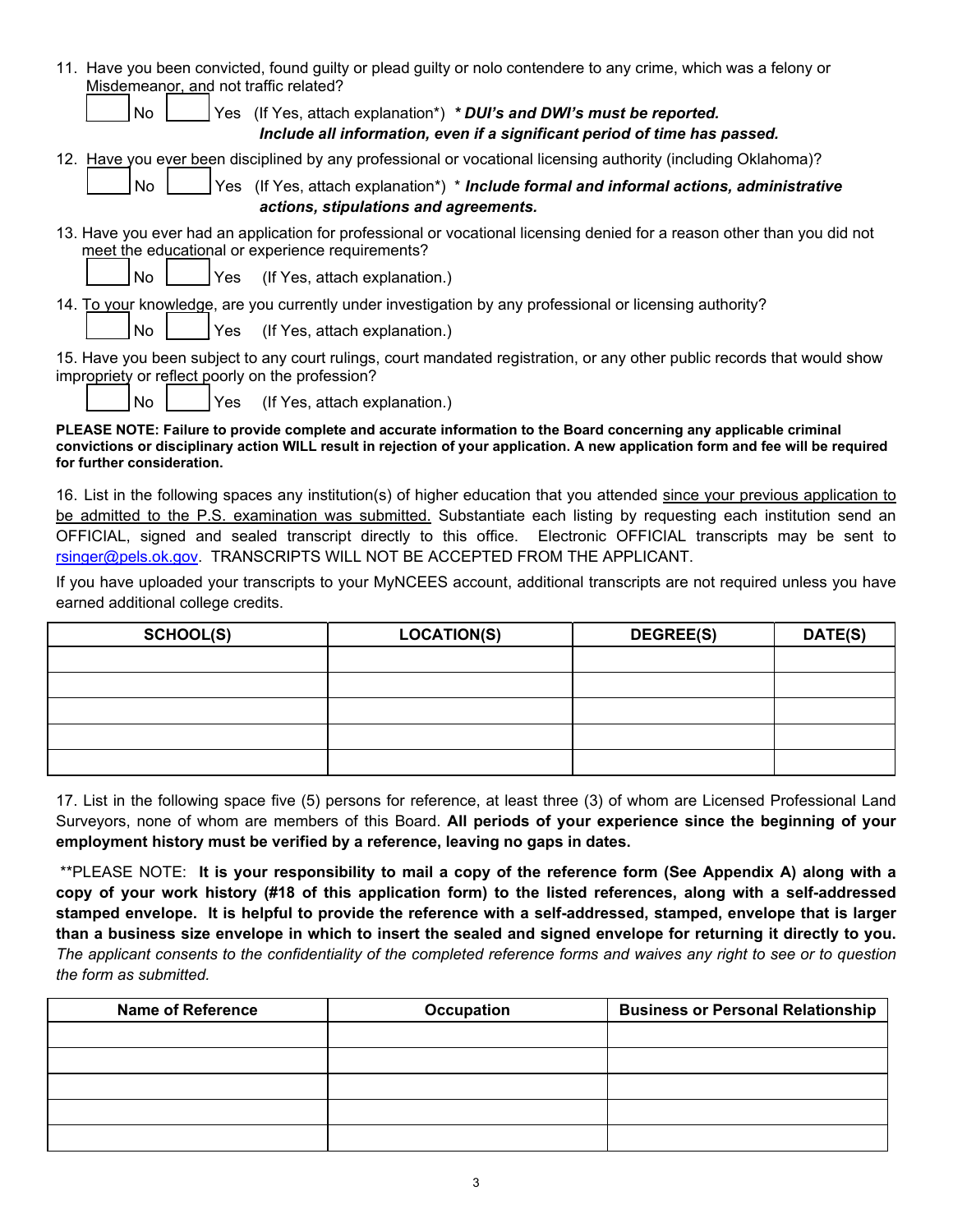# **18. RECORD OF EXPERIENCE (Please refer to Sample Record of Experience – Appendix B)**

#### **SUBMIT THE ORIGINAL TO THE BOARD OFFICE WITH YOUR APPLICATION AND MAIL ONE (1) COPY OF THIS PAGE, ALONG WITH A BLANK REFERENCE FORM (SEE APPENDIX A) TO EACH REFERENCE LISTED.**

The Board requires a complete record of all of your employment. **List the date of each engagement in chronological order, beginning with the earliest engagement**. List all engagements of whatever nature, but under the "Total Progressive Land Surveying Experience" column enter only those portions spent in Land Surveying. For each engagement describe explicitly, the work **YOU** did. Copy this sheet if additional space is needed.

| From<br>(mo. / yr.) | To<br>(mo. / yr.) | For each engagement, state in order:<br>Title of position held<br>a.<br>Name and location of employer<br>b.<br>c. Sample projects detailing kind of work done by applicant and degree<br>of personal responsibility for the work<br>d. Name and address of the Professional Land Surveyor in responsible<br>charge of the work | Total<br>Progressive<br>Land Surveying<br>Experience<br>(Years and<br>Months) |
|---------------------|-------------------|--------------------------------------------------------------------------------------------------------------------------------------------------------------------------------------------------------------------------------------------------------------------------------------------------------------------------------|-------------------------------------------------------------------------------|
|                     |                   |                                                                                                                                                                                                                                                                                                                                |                                                                               |
|                     |                   |                                                                                                                                                                                                                                                                                                                                |                                                                               |
|                     |                   |                                                                                                                                                                                                                                                                                                                                |                                                                               |
|                     |                   |                                                                                                                                                                                                                                                                                                                                |                                                                               |
|                     |                   |                                                                                                                                                                                                                                                                                                                                |                                                                               |
|                     |                   |                                                                                                                                                                                                                                                                                                                                |                                                                               |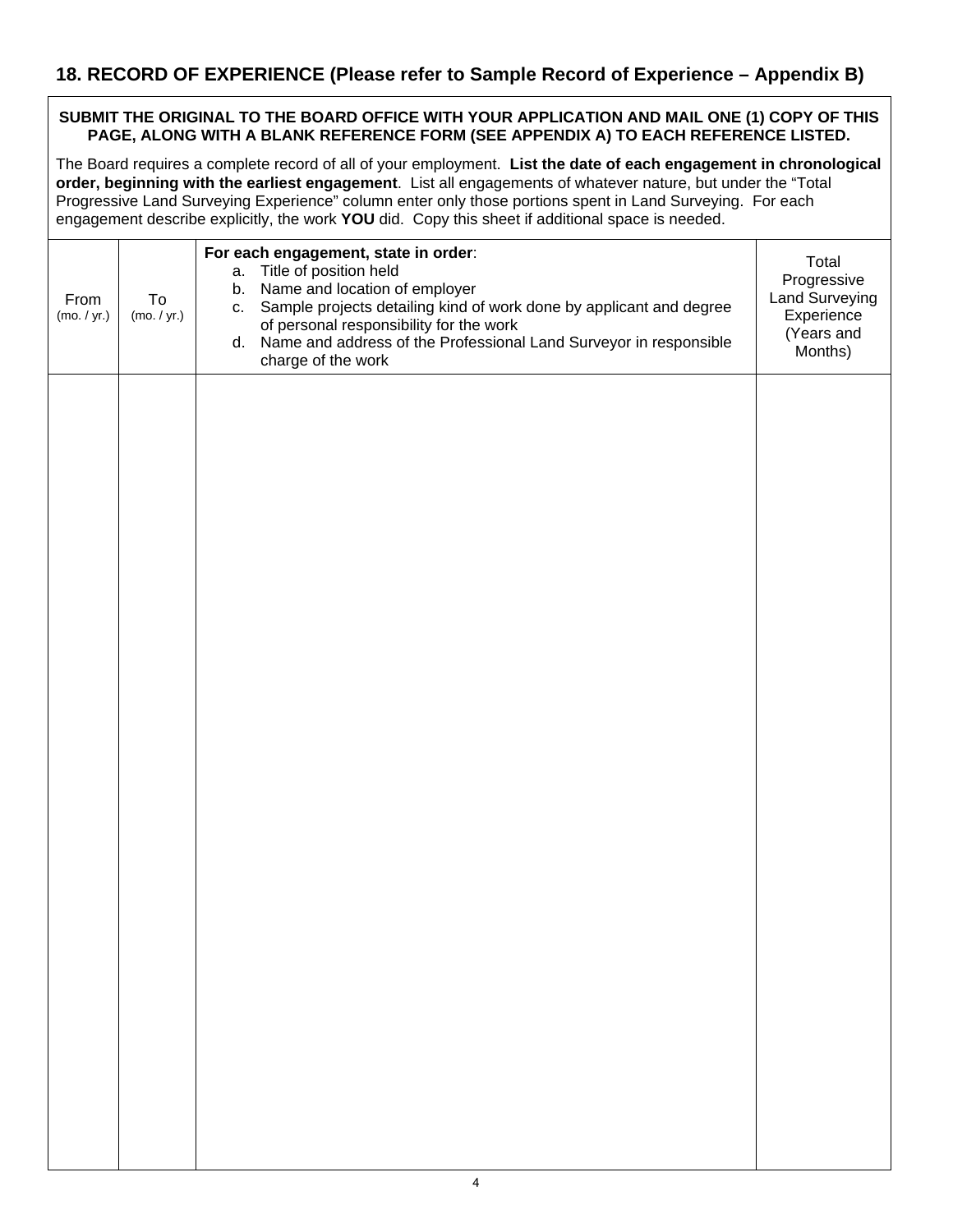# **19. AFFIDAVIT AND RELEASE STATEMENT**

I,  $\frac{1}{2}$  (full **legal** name - do not abbreviate) licensure as a professional land surveyor under the provisions of 59 O.S. § 475.1-475.22a, and the

rules and regulations of your Board. My application is based on the provisions of 475.12(B) and Oklahoma Administrative Code 245:15-3-4. I declare under penalty of perjury under the laws of Oklahoma that I am the person described in this application and that the statements and representations contained therein are true in every respect.

Furthermore, I hereby authorize any individual, company or institution with whom I have been associated to furnish the Oklahoma State Board of Licensure for Professional Engineers and Land Surveyors with any information concerning my qualifications for professional licensure in Oklahoma which they have on record or otherwise, and do hereby release the individual, company or institution and all individuals connected therewith from all liability for any damage whatsoever incurred by me as a result of their furnishing such information. I also consent to the confidentiality of the requested evaluation, and waive any right to see or to question the evaluation submitted.

**Original Written Signature Communist Contract Contract Contract Contract Contract Contract Contract Contract Contract Contract Contract Contract Contract Contract Contract Contract Contract Contract Contract Contract Co** 

### **APPLICATION CHECKLIST**

Record of experience completed with no gaps in time (#18 of application)

\_\_\_\_\_\_\_\_\_\_\_\_\_\_\_\_\_\_\_\_\_\_\_\_\_\_\_\_\_\_\_\_\_\_\_\_\_ \_\_\_\_\_\_\_\_\_\_\_\_\_\_\_\_\_\_\_\_\_\_\_\_

Five References (three of whom are licensed Professional Land Surveyors) included with application

\_\_\_\_\_ All sections of application completed and printed single-sided (**DO NOT PRINT DOUBLE-SIDED**)

Application signed and dated

Certificate of Authorization application submitted (if applicable)

Mailing address of the Board

Oklahoma State Board of Licensure for Professional Engineers and Land Surveyors 220 N.E.  $28<sup>th</sup>$  Street, Suite 120 Oklahoma City, OK 73105-2802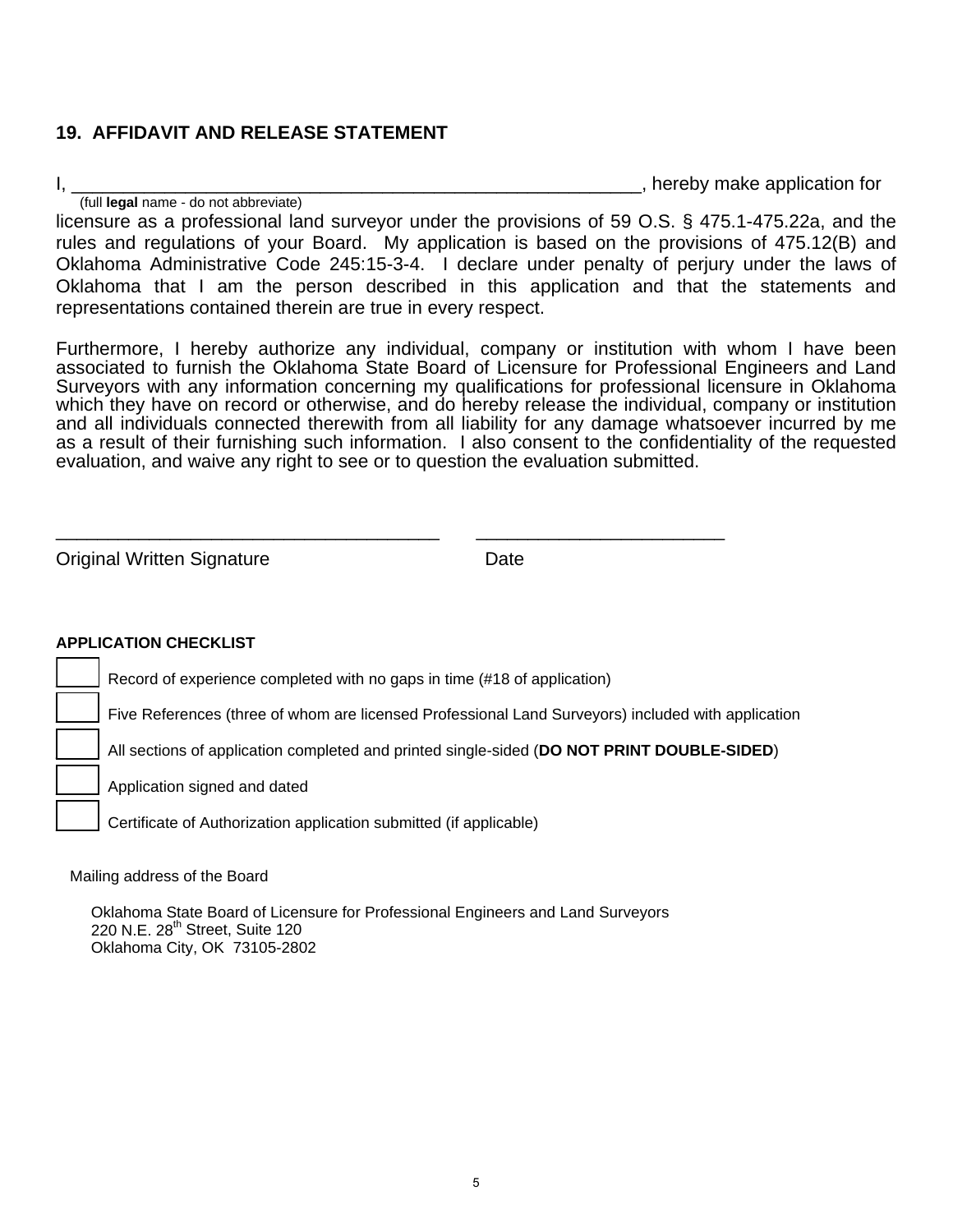# **Professional Land Surveyor Application Experience Verification and Reference Form**

## **Qualifications of References:**

- 1. References may not be current members of the Board.
- 2. Three of the five references shall be licensed Professional Land Surveyors having personal knowledge of the applicant's surveying experience.
- 3. References verifying experience who have been disciplined by a professional licensing board within the past 10 years must submit a copy of the formal disciplinary action taken, along with the completed reference form, for the Board's review and consideration.

# **Instructions to Applicant:**

- 1. Make as many copies of this form as necessary to send to your references.
- 2. Fill out the top portion of the following page.
- 3. Mail both pages of Appendix A and a copy of your experience record (#18 of the application form) to your references.
- 4. It is helpful to provide the reference with a self-addressed, stamped, envelope that is larger than a business size envelope in which to insert the sealed and signed envelope for returning it directly to you.
- **5. Your reference MUST place the completed Experience Verification form into the envelope, seal the envelope, and sign across the back flap of the envelope.**
- 6. Your reference MUST return the sealed and signed envelope to you. You will send the sealed and signed envelopes to the Board office along with your application form for the Board's review.
- 7. The Board cannot give credit for surveying experience which has not been satisfactorily verified by one or more acceptable references.

# **Instructions to Reference:**

- 1. After reviewing the applicant's experience record, complete the Experience Verification and Reference Form provided by the applicant.
- 2. Fill out the form with sincere and conscientious consideration of this Board's need for accurate data and objective appraisal of the applicant's education, ability and/or potential to practice surveying. **Do not fill out the form in the presence of the applicant.**
- 3. Once completed and signed, place the Experience Verification Form into the envelope provided, **seal the envelope, and sign across the back sealed flap of the envelope**.
- 4. If you have been disciplined by a professional licensing board within the past 10 years, submit a copy of the formal action taken for the Board's review and consideration along with the Experience Verification Form.
- 5. **Return the sealed and signed envelope to the applicant**.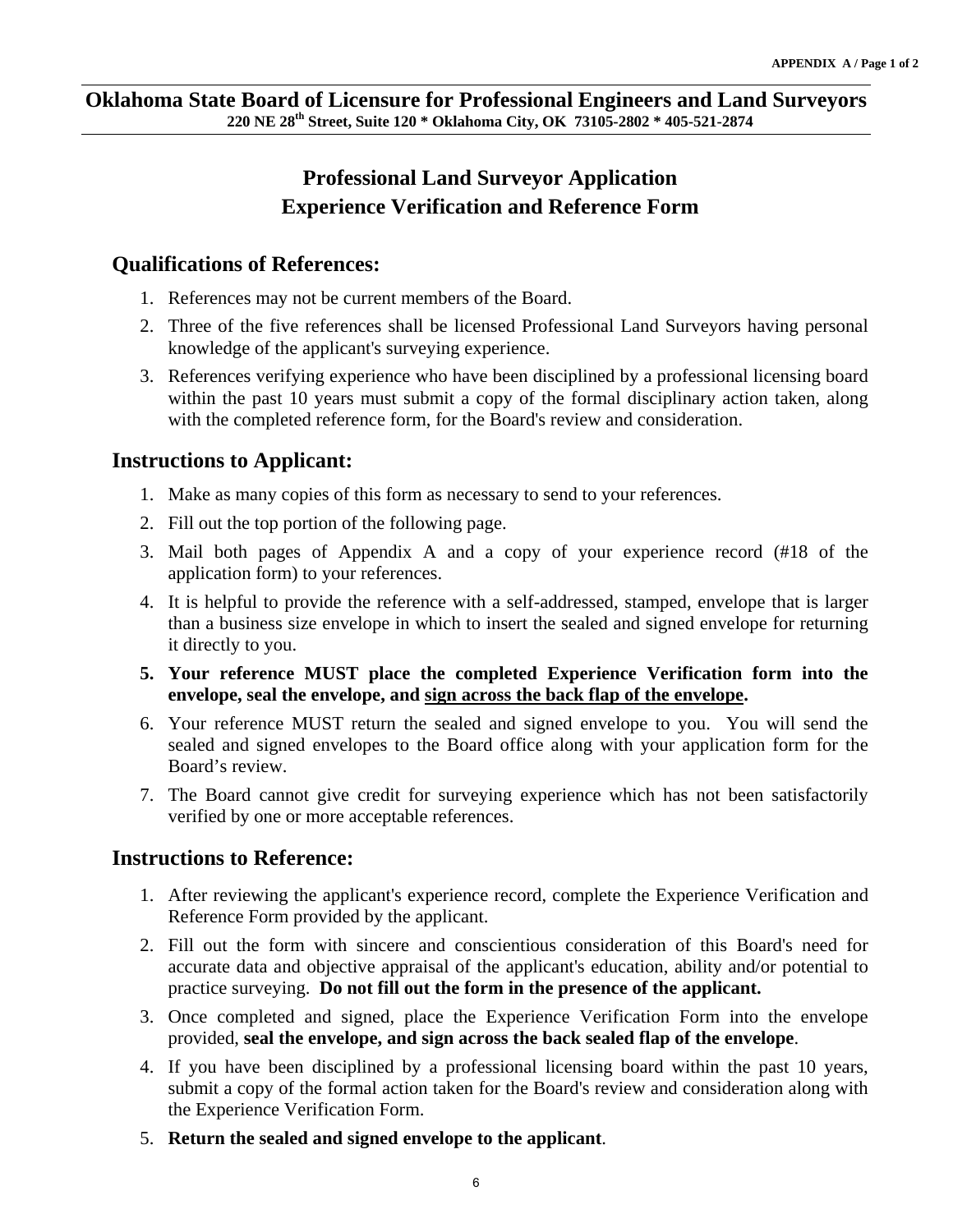### **Oklahoma State Board of Licensure for Professional Engineers and Land Surveyors 220 NE 28th Street, Suite 120 \* Oklahoma City, OK 73105-2802 \* 405-521-2874**

### **Experience Verification & Reference Form – Professional Land Surveyor Application**

| <b>Reference Name:</b> |
|------------------------|
| Reference Address:     |

#### **Please thoroughly respond to all questions. Both the Applicant and the Board appreciate your cooperation in promptly furnishing the information requested.**

1. Are you verifying a specific experience engagement? \_\_\_\_\_Yes \_\_\_\_\_No. If yes, please indicate the time period

for the experience engagement you are verifying

2. Are you related to the applicant? \_\_\_\_Yes \_\_\_\_No. If yes, explain: \_\_\_\_\_\_\_\_\_\_\_

3. Please give your own estimation of the applicant's moral character and personal integrity. \_\_\_\_\_\_\_\_\_\_\_\_\_\_\_\_\_\_\_\_\_

4. What is/was your business relationship to the applicant?

5. Are/Were you in direct control and responsible charge of the applicant's land surveying work? Yes No

 $\overline{a_1}$  ,  $\overline{a_2}$  ,  $\overline{a_3}$  ,  $\overline{a_4}$  ,  $\overline{a_5}$  ,  $\overline{a_6}$  ,  $\overline{a_7}$  ,  $\overline{a_8}$  ,  $\overline{a_9}$  ,  $\overline{a_9}$  ,  $\overline{a_9}$  ,  $\overline{a_9}$  ,  $\overline{a_9}$  ,  $\overline{a_9}$  ,  $\overline{a_9}$  ,  $\overline{a_9}$  ,  $\overline{a_9}$  ,

6. For the experience engagement you are verifying, did the applicant give an accurate account of the type of work personally performed, degree of their personal responsibility and the extent of the experience involved? Please give full details. \_\_\_\_\_\_\_\_\_\_\_\_\_\_\_\_\_\_\_\_\_\_\_\_\_\_\_\_\_\_\_\_\_\_\_\_\_\_\_\_\_\_\_\_\_\_\_\_\_\_\_\_\_\_\_\_\_\_\_\_\_\_\_\_\_\_\_\_\_\_\_\_\_\_\_\_\_\_\_\_\_\_\_\_\_\_\_\_\_\_

 $\overline{a_1}$  ,  $\overline{a_2}$  ,  $\overline{a_3}$  ,  $\overline{a_4}$  ,  $\overline{a_5}$  ,  $\overline{a_6}$  ,  $\overline{a_7}$  ,  $\overline{a_8}$  ,  $\overline{a_9}$  ,  $\overline{a_9}$  ,  $\overline{a_9}$  ,  $\overline{a_9}$  ,  $\overline{a_9}$  ,  $\overline{a_9}$  ,  $\overline{a_9}$  ,  $\overline{a_9}$  ,  $\overline{a_9}$  ,  $\overline{a_1}$  ,  $\overline{a_2}$  ,  $\overline{a_3}$  ,  $\overline{a_4}$  ,  $\overline{a_5}$  ,  $\overline{a_6}$  ,  $\overline{a_7}$  ,  $\overline{a_8}$  ,  $\overline{a_9}$  ,  $\overline{a_9}$  ,  $\overline{a_9}$  ,  $\overline{a_9}$  ,  $\overline{a_9}$  ,  $\overline{a_9}$  ,  $\overline{a_9}$  ,  $\overline{a_9}$  ,  $\overline{a_9}$  ,  $\overline{a_1}$  ,  $\overline{a_2}$  ,  $\overline{a_3}$  ,  $\overline{a_4}$  ,  $\overline{a_5}$  ,  $\overline{a_6}$  ,  $\overline{a_7}$  ,  $\overline{a_8}$  ,  $\overline{a_9}$  ,  $\overline{a_9}$  ,  $\overline{a_9}$  ,  $\overline{a_9}$  ,  $\overline{a_9}$  ,  $\overline{a_9}$  ,  $\overline{a_9}$  ,  $\overline{a_9}$  ,  $\overline{a_9}$  ,

7. Please give your own estimation of the applicant's experience and ability in conducting the research and analysis necessary to retrace existing property boundaries and creating legal descriptions for new parcels.

8. To your knowledge, has the applicant been responsible for applying U.S. Public Land Survey System survey principles to boundary retracement surveys, including subdivision of sections and restoring lost or obliterated corners? Please give full details.

\_\_\_\_\_\_\_\_\_\_\_\_\_\_\_\_\_\_\_\_\_\_\_\_\_\_\_\_\_\_\_\_\_\_\_\_\_\_\_\_\_\_\_\_\_\_\_\_\_\_\_\_\_\_\_\_\_\_\_\_\_\_\_\_\_\_\_\_\_\_\_\_\_\_\_\_\_\_\_\_\_\_\_\_\_\_\_\_\_\_\_\_\_\_\_\_\_ \_\_\_\_\_\_\_\_\_\_\_\_\_\_\_\_\_\_\_\_\_\_\_\_\_\_\_\_\_\_\_\_\_\_\_\_\_\_\_\_\_\_\_\_\_\_\_\_\_\_\_\_\_\_\_\_\_\_\_\_\_\_\_\_\_\_\_\_\_\_\_\_\_\_\_\_\_\_\_\_\_\_\_\_\_\_\_\_\_\_\_\_\_\_\_\_\_

\_\_\_\_\_\_\_\_\_\_\_\_\_\_\_\_\_\_\_\_\_\_\_\_\_\_\_\_\_\_\_\_\_\_\_\_\_\_\_\_\_\_\_\_\_\_\_\_\_\_\_\_\_\_\_\_\_\_\_\_\_\_\_\_\_\_\_\_\_\_\_\_\_\_\_\_\_\_\_\_\_\_\_\_\_\_\_\_\_\_\_\_\_\_\_\_\_  $\overline{a_1}$  ,  $\overline{a_2}$  ,  $\overline{a_3}$  ,  $\overline{a_4}$  ,  $\overline{a_5}$  ,  $\overline{a_6}$  ,  $\overline{a_7}$  ,  $\overline{a_8}$  ,  $\overline{a_9}$  ,  $\overline{a_9}$  ,  $\overline{a_9}$  ,  $\overline{a_9}$  ,  $\overline{a_9}$  ,  $\overline{a_9}$  ,  $\overline{a_9}$  ,  $\overline{a_9}$  ,  $\overline{a_9}$  ,

9. Please provide the Board any additional information or comments regarding the applicant's surveying experience, capabilities or limitations, if any.

10. Based upon your object appraisal of the applicant's ability and/or potential to practice surveying, do you recommend this applicant to be considered for licensure as a Professional Land Surveyor at this time? \_\_\_\_\_\_\_ Yes \_\_\_\_\_\_\_ No

 $\overline{a_1}$  ,  $\overline{a_2}$  ,  $\overline{a_3}$  ,  $\overline{a_4}$  ,  $\overline{a_5}$  ,  $\overline{a_6}$  ,  $\overline{a_7}$  ,  $\overline{a_8}$  ,  $\overline{a_9}$  ,  $\overline{a_9}$  ,  $\overline{a_9}$  ,  $\overline{a_9}$  ,  $\overline{a_9}$  ,  $\overline{a_9}$  ,  $\overline{a_9}$  ,  $\overline{a_9}$  ,  $\overline{a_9}$  ,

Name of Reference (Please print or Type):\_\_\_\_\_\_\_\_\_\_\_\_\_\_\_\_\_\_\_\_\_\_\_\_\_\_\_\_\_\_\_\_\_\_\_\_\_\_\_\_\_\_\_\_\_\_\_\_\_\_\_\_\_\_\_\_\_\_\_\_\_\_\_\_\_\_

| Reference's Surveying License: Jurisdiction | $\text{Re}\sigma$ /Lic. # | Year of original license |  |
|---------------------------------------------|---------------------------|--------------------------|--|
|                                             |                           |                          |  |

Reference's Place of Employment and Title:

Signature:\_\_\_\_\_\_\_\_\_\_\_\_\_\_\_\_\_\_\_\_\_\_\_\_\_\_\_\_\_\_\_\_\_\_\_\_\_\_\_\_\_\_\_\_\_\_\_\_\_\_\_\_\_\_\_\_\_\_\_ Date:\_\_\_\_\_\_\_\_\_\_\_\_\_\_\_\_\_\_\_\_\_\_\_\_\_\_\_\_\_

#### **PLEASE PLACE SEAL IMPRESSION OVER SIGNATURE IF APPLICABLE**